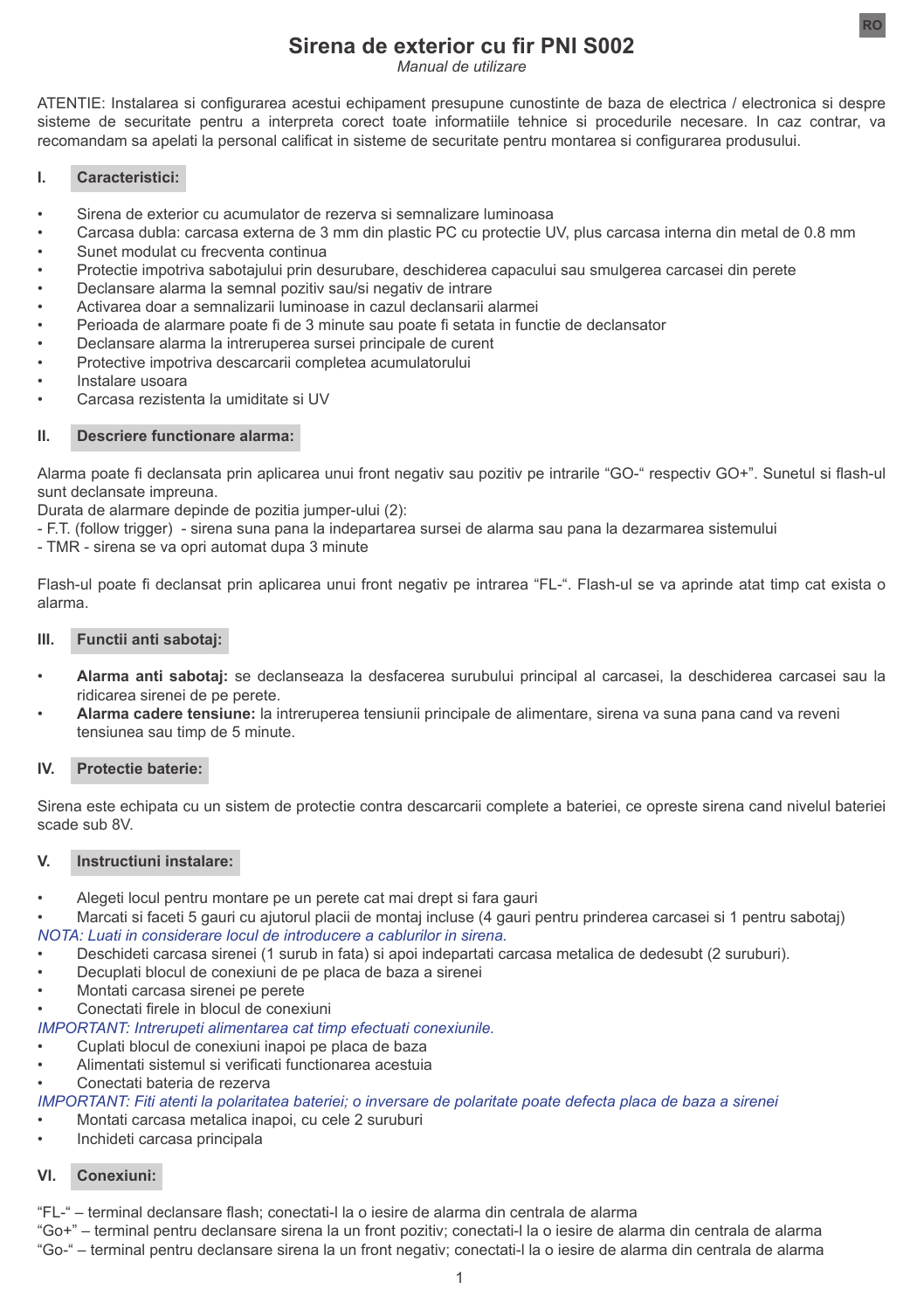"GND" – terminal de masa

"12V" – terminal alimentare cu 12V: conectati acest terminal la o sursa de alimentare de 13.8 – 14.2 VDC (de obicei la centrala de alarma)

"Tamper" – terminale declansare alarma de sabotaj: conectati aceste terminale la o zona de 24h din centrala de alarma

# **VII. Specificatii tehnice:**

| Intensitate sonora         | 128dB                                                        |
|----------------------------|--------------------------------------------------------------|
| Frecventa sunet            | 1850Hz                                                       |
| Gama frecventa             | 1300-2400Hz                                                  |
| Flash                      | Lampa 12V/5W                                                 |
| Tensiune de alimentare     | $13.8 - 14.2VDC$                                             |
| Limita de curent pe fir    | 250 <sub>m</sub> A                                           |
| Consum                     | Standby: 8mA<br>Alarma: 1600mA la 13.8V                      |
| Putere maxima              | 50W                                                          |
| Nivel declansare           | Front negativ: max 1VDC<br>Front pozitiv: min 9VDC           |
| Impedanta intrare          | 1K <sub>0</sub>                                              |
| Contact sabotaj            | N.C. 28VDC/max0.1A                                           |
| Acumulator de rezerva      | 12VDC/1.2Ah                                                  |
| Nivel protectie baterie    | 8VDC±0.3                                                     |
| Carcasa                    | Externa: plastic 3mm grosime<br>Interna: metal 0.8mm grosime |
| Dimensiuni                 | 270x193x100 mm                                               |
| Greutate                   | 1.85 kg                                                      |
| Temperatura de functionare | $-30$ la $+60^{\circ}$ C                                     |
| Nivel protectie carcasa    | Rezistenta la stropiri cu apa                                |
|                            | Carcasa din plastic PC cu protectie UV                       |
|                            | Placa cu circuite izolata                                    |

#### **VIII. Conectare sirena PNI S002 la sistemul de alarma wireless PNI PG200:**

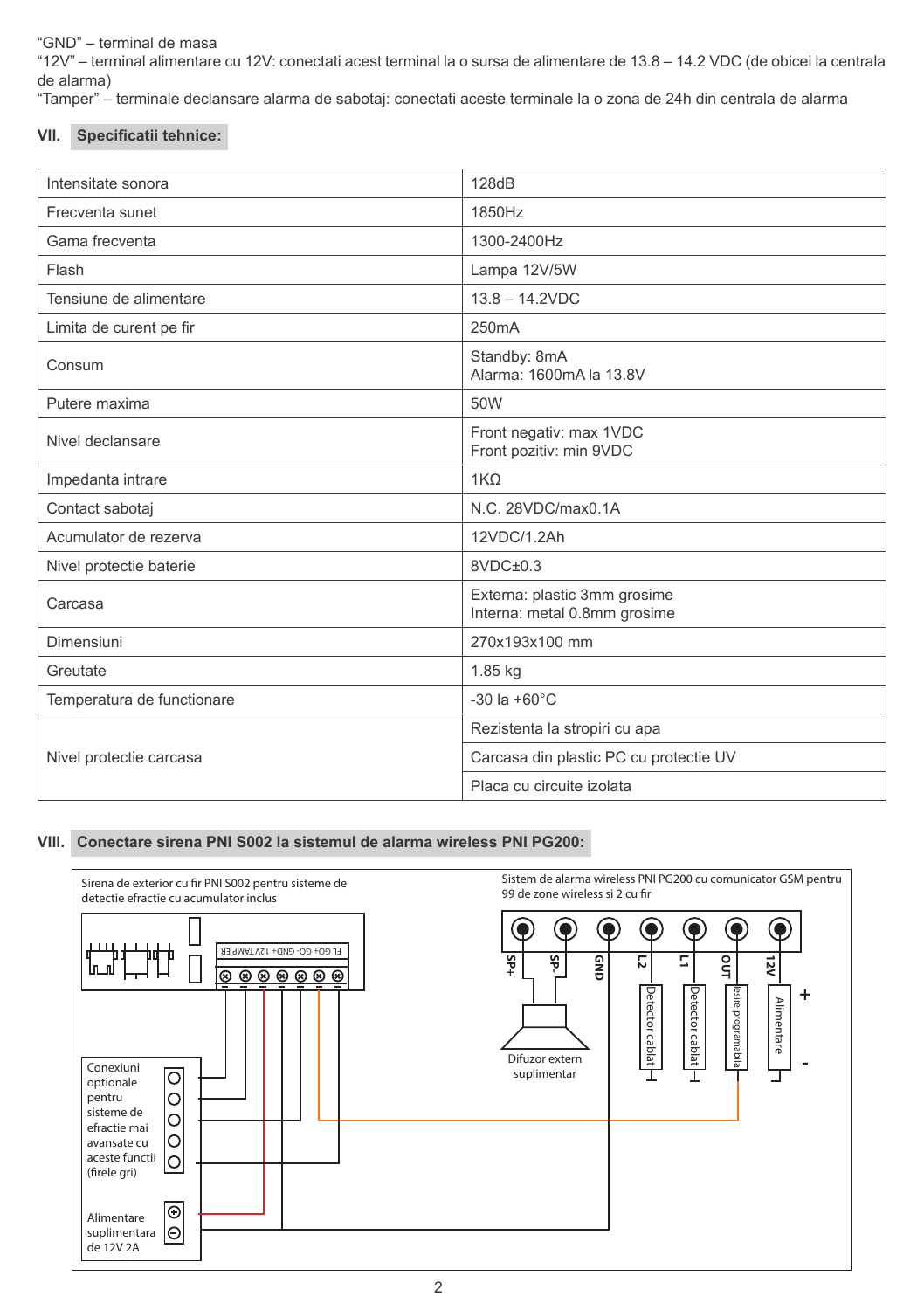

**RO**

Exemplu de conectare. Poate fi diferit de la sistem la sistem. Pentru conectarea corecta trebuie consultate manualele, specificatiile si trebuie interpretate si corelate in mod corect.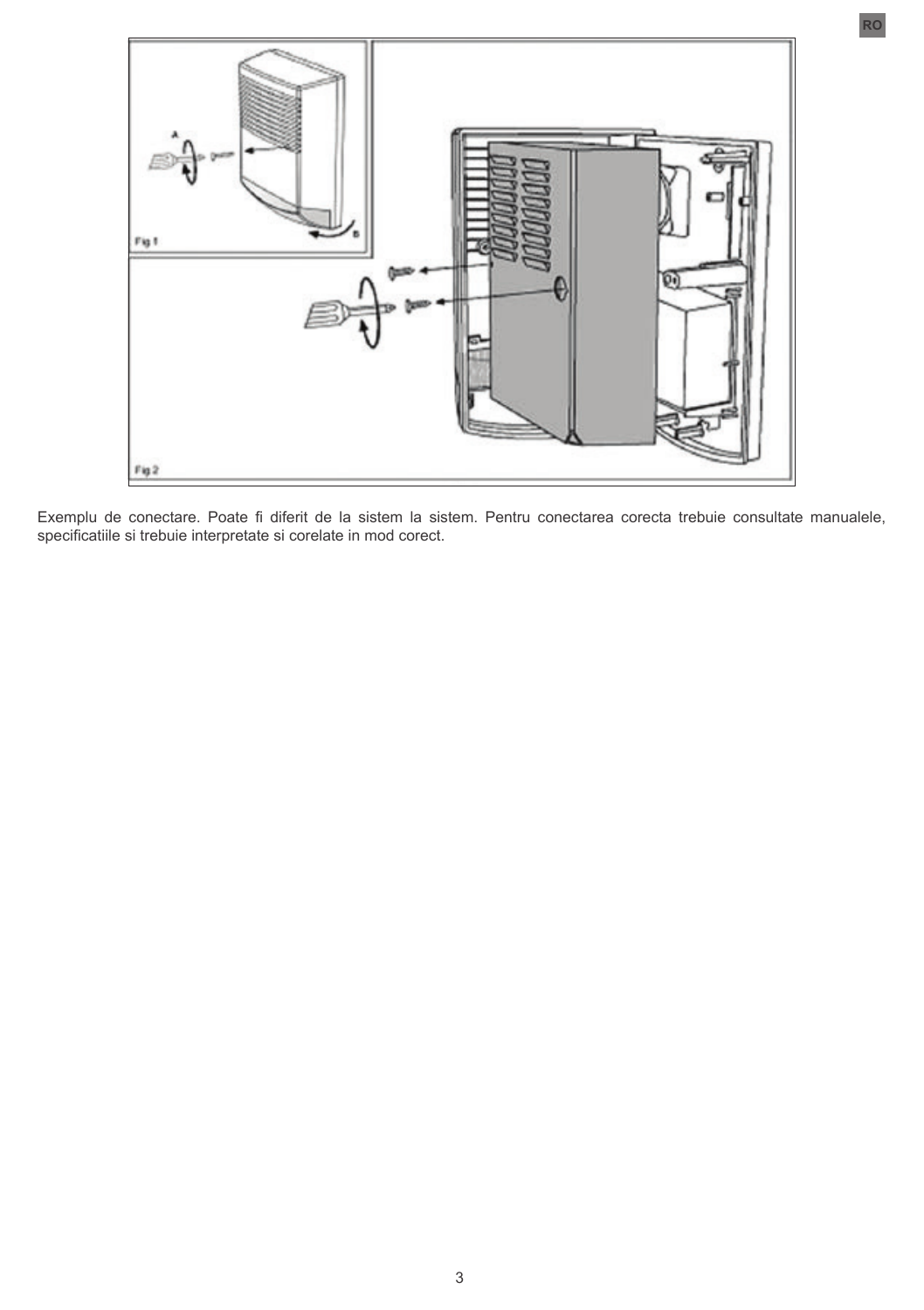# **Wired outdoor siren PNI S002**

*User manual*

WARNING: Installing and configuring this equipment requires basic electrical, electronic and security systems knowledge to correctly interpret all technical information and procedures. Otherwise, we recommend that you turn to qualified personnel.

## **I. Main features:**

- Outdoor siren with backup battery and light signaling
- Double housing: 3 mm external PC case with UV protection, plus 0.8 mm metal inner case
- Continuous frequency modulated sound
- Tamper protection in 3 ways –screw or cover opening or tearing housing from the wall.
- Positive and negative alarm trigger input
- Trigger input to active only the flashlight
- Siren period can set as follow trigger or 3 min cutoff
- Alarm by main power failure
- Protecting against totally battery discharge
- Plug terminal for easy installation
- Environmental immunity

# **II. Alarm function description:**

The alarm can be triggered by applying high or low voltage to the "GO+" or "GO-"inputs terminals respectively. The sound and flashlight triggere together.

Alarm siren duration depended on the trigger selector state (2):

- F.T. (follow trigger) - the siren sounds until the alarm source is removed or the system is disarmed

- TMR - siren cutoff after 3 minutes, this state is recommended in order to avoid violation of any local regulations

The flashlight can be triggered by applying "low" level to "FL-" terminal. The flash will light up as long as there is an alarm..

# **III. Tamper:**

- **Tamper:** The tamper is normally closed while the housing is closed with the screw, so in this state the tamper terminals are shorted (0 ohm).The tamper will open while opening the screw the tamper socket to the wall properly.
- **Power Failure:** on power failure the siren and flashlight are triggering, until power supply is restored or time out (5 minutes) expires.

#### **IV. Battery protection:**

The siren is supplied with protection against totally battery discharge, when voltage level falls down to less then 8VDC.

#### **V. Installation instructions:**

- Choose the mounting location for the siren. The wall must be even and free of hole and excessive protrusions
- Mark and drill 5 holes with help of attach drill pattern plate (4 holes for the housing based and 1 for the tamper)

# *NOTA: Take into consideration the wires inputs.*

- Open the siren housing (1 screw in front) and then remove the metal case from underneath (2 screws).
- Unplug the terminal on the siren driver
- Mount the siren housing on the wall
- Connect the wires to the terminal

#### *IMPORTANT: Cut off the power before you make the connection*

- Plug the terminal to your drive board
- Power on the system and check that its function properly
- Connect the back-up battery

## *IMPORTANT: Keep attention tto he polarity of the battery; a reverse polarity can cause damage of the driver circuit*

- Install the metal back case with the two screws
- Close the main case

## **VI. Terminal block connection:**

"FL-" – Flash trigger terminal; connect it to an alarm output of an alarm system

"Go+" – Terminal for tsiren trigger at a positive front; connect it to an alarm output of an alarm system

"Go-" – Terminal for siren trigger at a negative front; connect it to an alarm output of an alarm system

"GND" – gound terminal

"12V" – 12V power supply terminal: connect this terminal to a power supply 13.8 – 14.2 VDC (usually at the alarm system) "Tamper" – trigger sabotage alarm terminal: connect these terminals to a 24-hour zone of the alarm system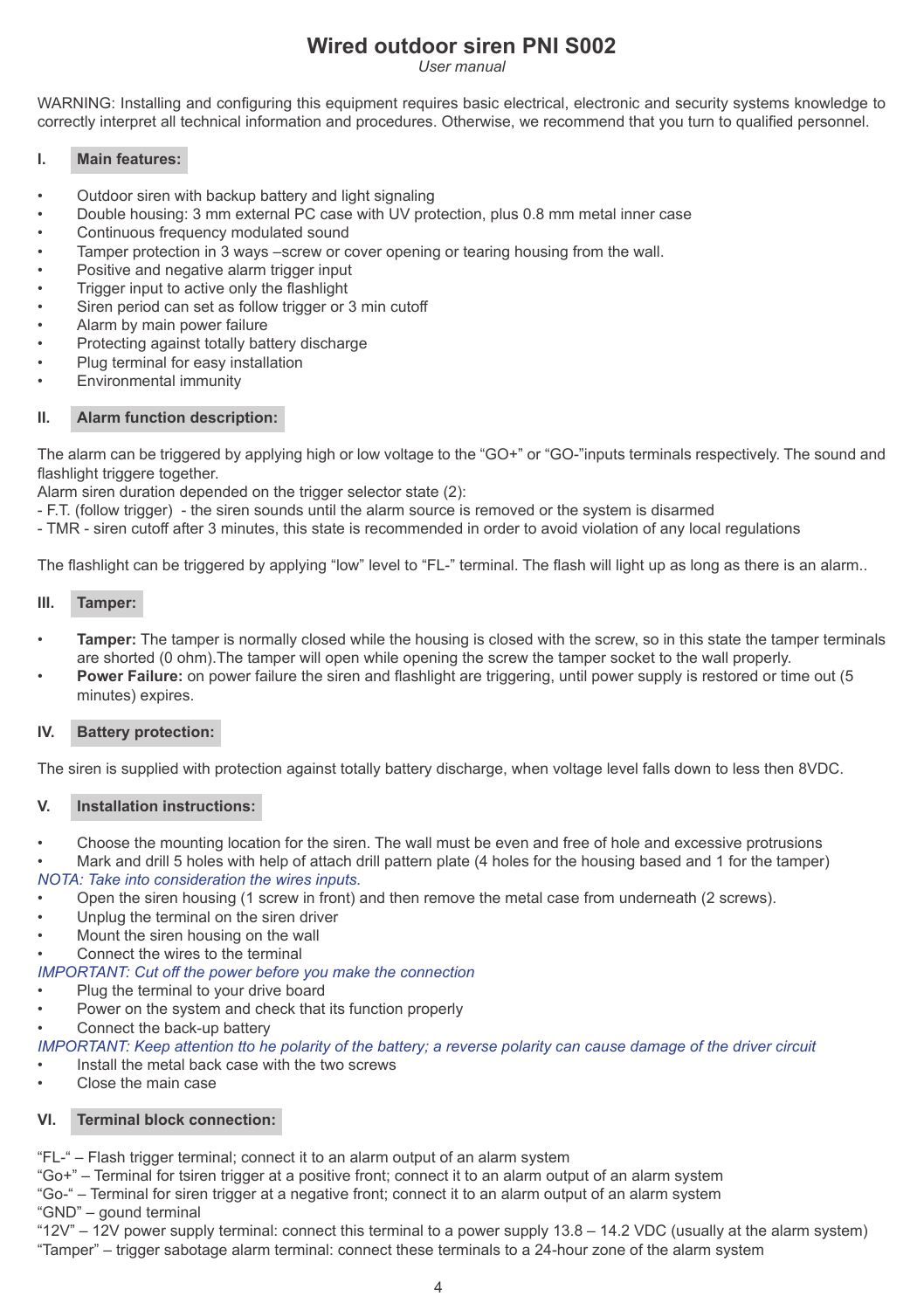| Sound pressure              | 128dB                                                                         |
|-----------------------------|-------------------------------------------------------------------------------|
| Sound frequency             | 1850Hz                                                                        |
| Frequency range             | 1300-2400Hz                                                                   |
| Flash                       | Lamp 12V/5W                                                                   |
| Power supply voltage        | $13.8 - 14.2VDC$                                                              |
| Charge current limit        | 250 <sub>m</sub> A                                                            |
| Current consumption         | Standby: 8mA<br>Alarm: 1600mA la 13.8V                                        |
| Maximum power               | 50W                                                                           |
| <b>Trigger level</b>        | Trigger low: max 1VDC<br>Trigger high: min 9VDC                               |
| Input Impedance             | 1K <sub>0</sub>                                                               |
| Tamper switch               | N.C. 28VDC/max0.1A                                                            |
| Backup battery              | 12VDC/1.2Ah                                                                   |
| Low battery level           | 8VDC±0.3                                                                      |
| Housing                     | External box: plastic 3mm thickness)<br>Internal cover: metal 0.8mm thickness |
| Dimensions                  | 270x193x100 mm                                                                |
| Weight                      | 1.85 kg                                                                       |
| Operating temperature range | $-26^{\circ}$ C ~ $+60^{\circ}$ C                                             |
| Case protection level       | Water splash resistant                                                        |
|                             | Plastic PC with UV Protection                                                 |
|                             | Conformal coated circuit board                                                |

# **VIII. Connection diagram of PNI S002 siren to the wireless alarm system PNI PG200:**

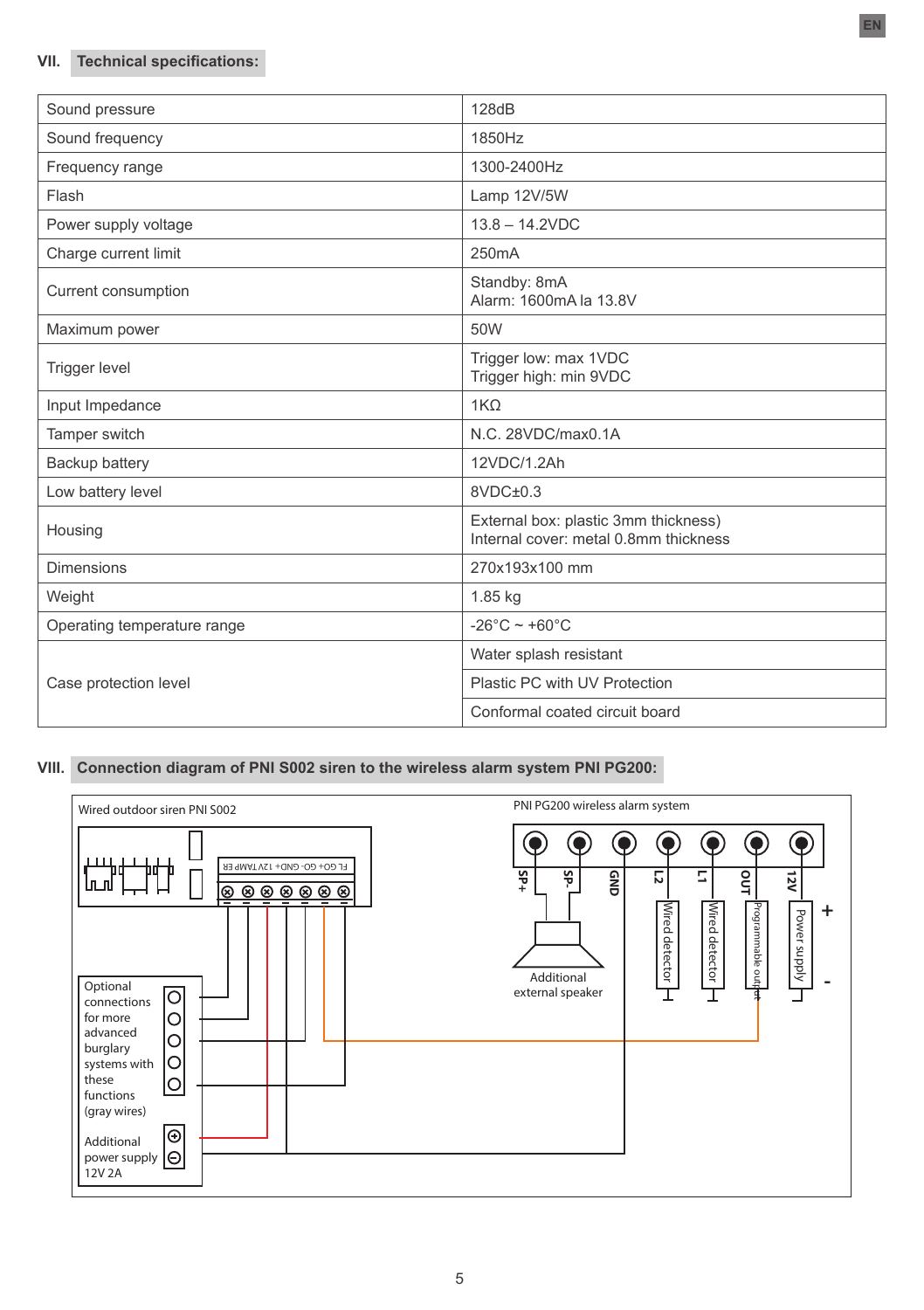

Connection example. It may be different from system to system. For correct connections, the manuals and the specifications should be consulted and should be interpreted and correlated correctly.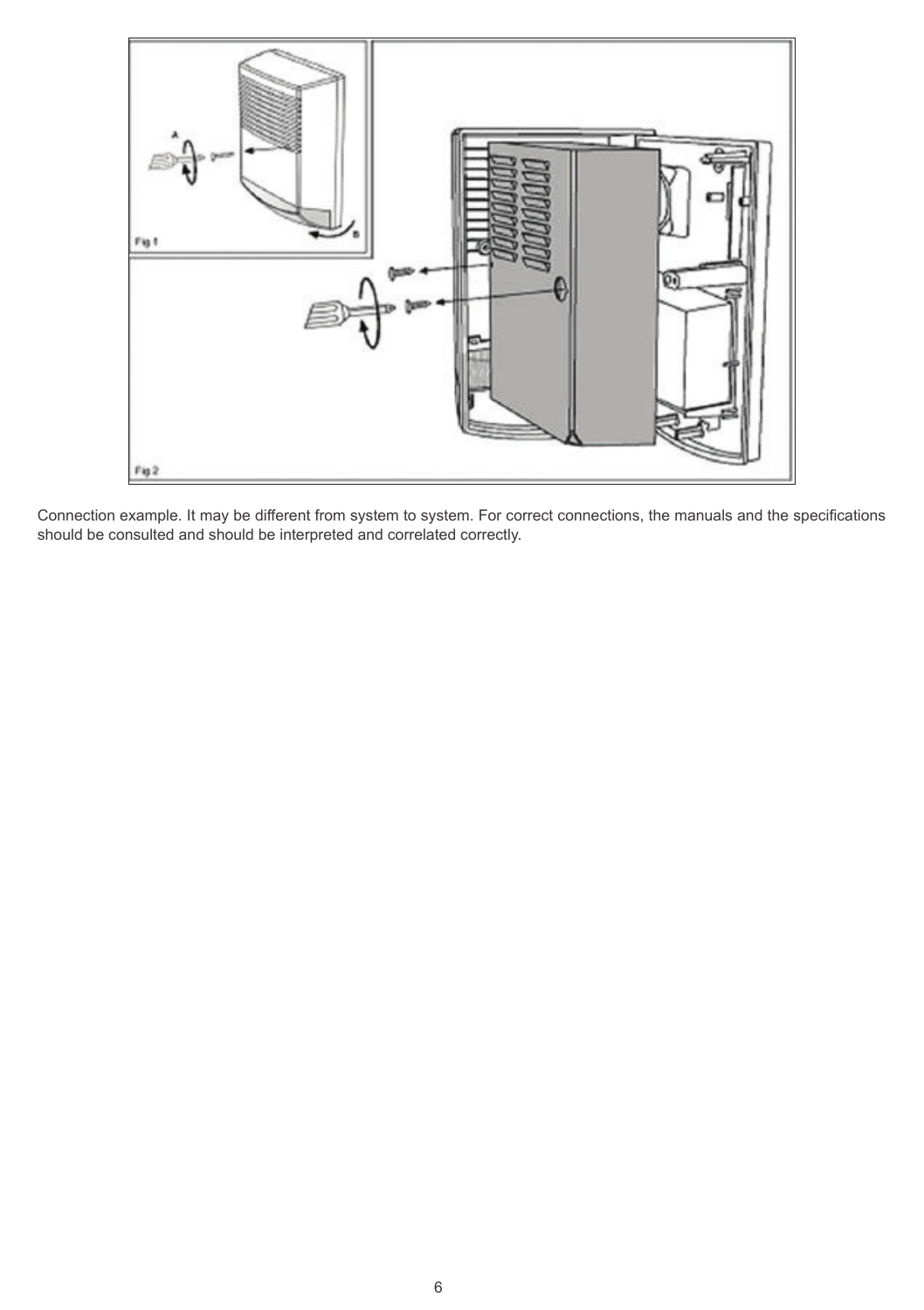# **PNI S002 Kültéri vezetékes sziréna**

**HU**

*Felhasználói kézikönyv*

FIGYELMEZTETÉS: A berendezés telepítése és konfigurálása alapvető elektromos / elektronikus tudást és biztonsági rendszereket igényel, hogy megfelelően értelmezzék az összes szükséges műszaki információt és eljárást. Ellenkező esetben javasoljuk, hogy a termék telepítéséhez és konfigurálásához szakképzett személyzetet hívjon fel a biztonsági rendszerekbe.

# **I. Jellemzok:**

- Külső sziréna tartalék akkumulátorral és fényjelzéssel
- Dupla burkolat: Külső 3 mm PC PC műanyag ház, plusz 0,8 mm fém belső burkolat
- Folyamatos frekvencia modulált hang
- A szabotázs elleni védelem a csavarozással, a burkolat kinyitásával vagy a ház faláról való kihúzásával történik
- Pozitív vagy negatív bemeneti riasztás trigger
- Fény aktiválása csak a riasztás bekapcsolásakor
- Az ébresztési idő 3 perc lehet, vagy beállítható a triggertől függően
- A riasztás akkor kapcsol be, amikor a fő áramforrás megszakad
- Az akkumulátor lemerülése elleni védelem
- Egyszerű telepítés
- A ház nedvességgel és UV-vel szemben ellenálló

#### **II. Riasztási funkció leírása:**

A riasztás negatív vagy pozitív előtti "GO-" vagy "GO +" bemenetek használatával indítható. A hang és a vaku együtt kerülnek működésbe.

A riasztás időtartama a jumper (2) pozíciójától függ:

- F.T. (kövesse a triggeret) - a sziréna hangjelzés, amíg a riasztás forrását el nem távolítják vagy a rendszert hatástalanítják

- TMR - a sziréna 3 perc elteltével automatikusan kikapcsol

A vakut el lehet indítani negatív előlappal az "FL-" bemenetre. A vaku addig világít, amíg van riasztás.

#### **III. Anti sabotázs funkciók:**

- **Anti-szabotázs riasztás:** Indítsa el, amikor a ház főcsavarja meglazult, a tok kinyitásakor vagy a sziréna felemelésére a falon.
- **Áramkimaradás:** Ha a fő áramforrás megszakad, a sziréna addig szól, amíg a feszültség 5 percig nem adódik vissza.

#### **IV. Akumulator:**

A sziréna teljesen feltöltött akkumulátorral rendelkezik, amely leállítja a szirénát, amikor az akkumulátor töltöttségi szintje 8 V alá csökken.

#### **V. Telepittes:**

- Válassza ki azt a helyet, amellyel a falra lehetőleg egyenes lehet, és lyuk nélkül
- Jelölje ki és készítsen 5 lyukat a mellékelt szerelőlemezzel (4 lyuk a házhoz és 1 szabotázs)

*MEGJEGYZÉS: Vegye figyelembe a helyet, ahol a kábelek be vannak helyezve a szirénába.*

- Nyissa ki a szirénaházat (1 csavart elöl), majd távolítsa el a fém tokot alulról (2 csavar).
- Húzza ki a csatlakozóblokkot a sziréna alaplapján
- Szerelje fel a szirénaházat a falra
- Csatlakoztassa a vezetékeket a csatlakozóblokkhoz

FONTOS: Kapcsolódás közben kapcsolja ki a tápellátást.

- Dugja be a sorkapcsot az alaplapra
- Üzemanyagozza be a rendszert és ellenőrizze működését
- Csatlakoztassa a tartalék akkumulátort

*FONTOS: Ügyeljen az akkumulátor polaritására; a polaritás megfordítása károsíthatja a sziréna alaplapját*

- Szerelje fel a fém hátlapot a két csavarral
- Zárja le a fő házat

#### **VI. Kapcsolatok:**

"FL-" – terminal declansare flash; conectati-l la o iesire de alarma din centrala de alarma

"Go+" – terminal pentru declanasare sirena la un front pozitiv; conectati-l la o iesire de alarma din centrala de alarma "Go-" – terminal pentru declansare sirena la un front negativ; conectati-l la o iesire de alarma din centrala de alarma

"GND" - asztali terminál

"12V" - 12V tápkábel: csatlakoztassa ezt a terminált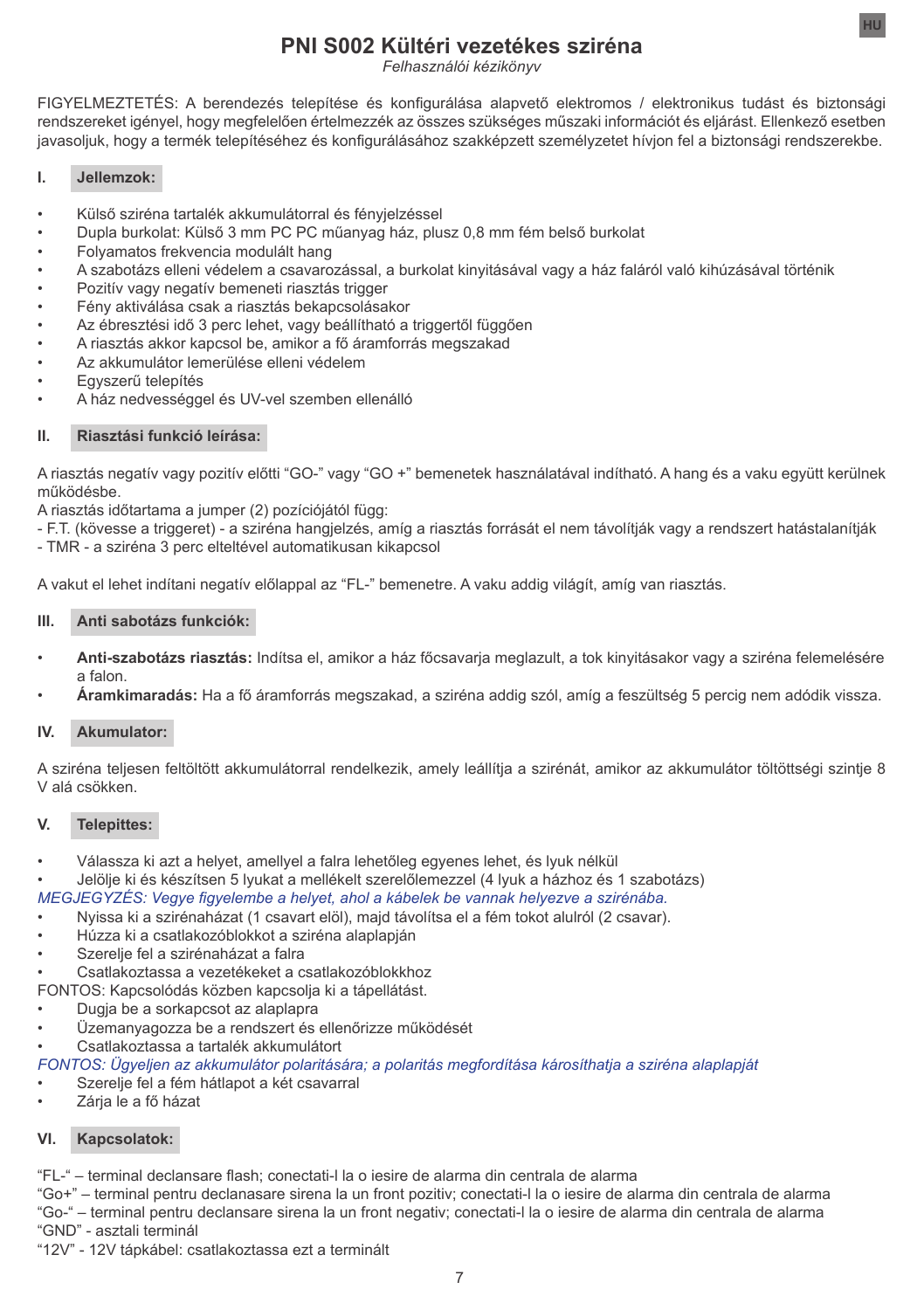# 13,8 - 14,2 VDC tápfeszültséghez (általában a riasztórendszerhez)

"Szabotázs" - szabotázs riasztásindító kapcsok: csatlakoztassa ezeket a terminálokat a riasztópanel 24 órás zónájához

# **VII. Tehnikai specifikaciok:**

| Hangerősség                   | 128dB                                                  |
|-------------------------------|--------------------------------------------------------|
| Frekvencia hang               | 1850Hz                                                 |
| Frekvenciatartomány           | 1300-2400Hz                                            |
| vaku                          | Lámpa 12V/5W                                           |
| Tápfeszültség                 | $13.8 - 14.2VDC$                                       |
| A huzal jelenlegi korlátozása | 250 <sub>m</sub> A                                     |
| fogyasztás                    | Standby: 8mA<br>Alarm: 1600mA la 13.8V                 |
| Maximális teljesítmény        | 50W                                                    |
| Indító szint                  | Negatív előlap: max 1VDC<br>Pozitív elöl: min 9VDC     |
| Bemeneti impedancia           | 1K <sub>O</sub>                                        |
| Kapcsolat sabotálással        | N.C. 28VDC/max0.1A                                     |
| Tartalék akkumulátor          | 12VDC/1.2Ah                                            |
| Az akkumulátor védelme        | 8VDC±0.3                                               |
| ház                           | Külső: 3 mm vastag műanyag<br>Belső: fém 0,8 mm vastag |
| méretek                       | 270x193x100 mm                                         |
| súly                          | 1.85 kg                                                |
| Működési hőmérséklet          | $-26^{\circ}$ C ~ $+60^{\circ}$ C                      |
| A burkolat védelmi szintje    | Ellenállás vízzel való fröccsenés ellen                |
|                               | PC műanyag PC tok UV védelemmel                        |
|                               | Szigetelt áramköri kártya                              |

PNI S002 sziréna csatlakoztatása PNi PG200 vezeték nélküli riasztórendszerhez:

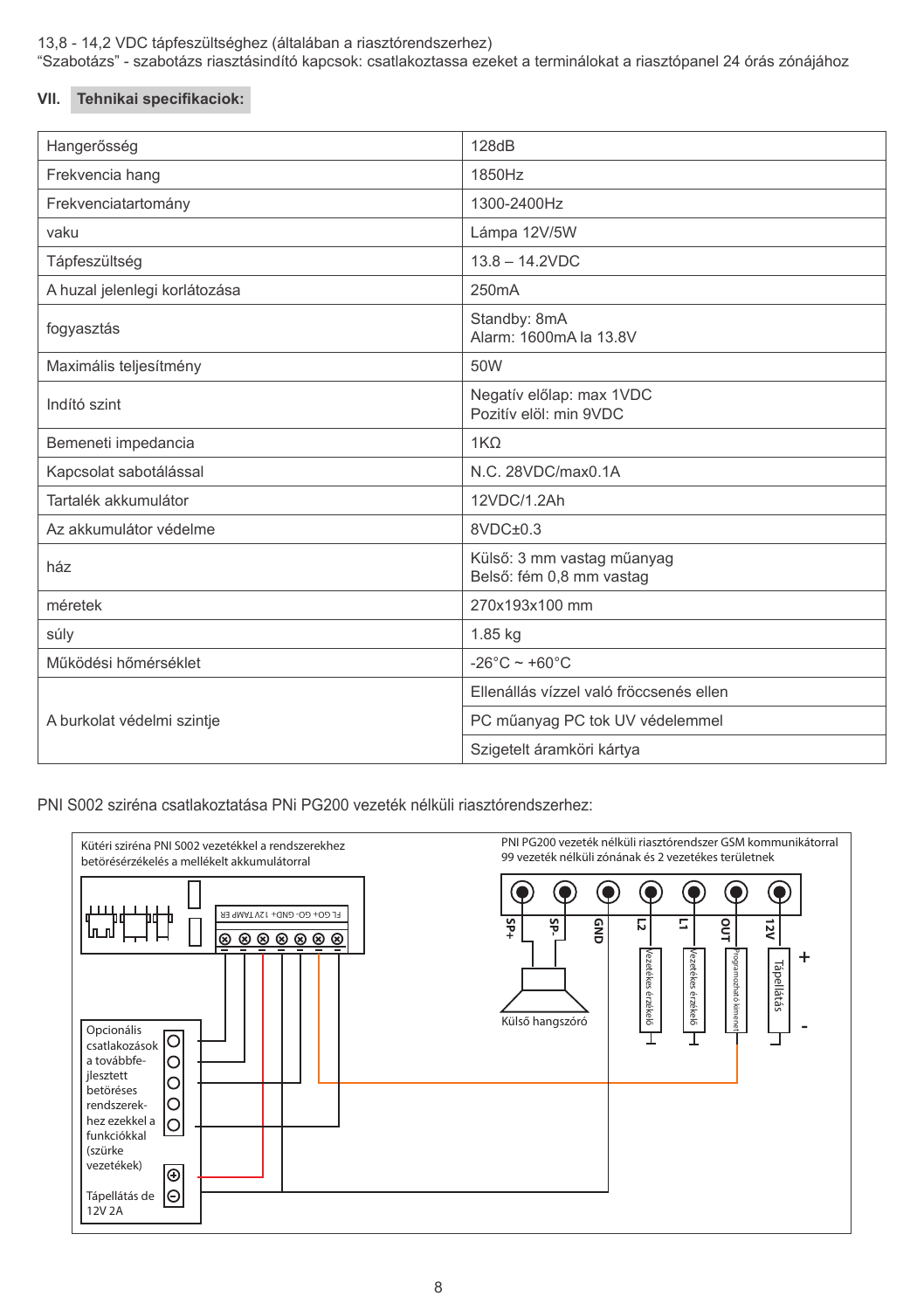

**HU**

Példa a kapcsolatra. Ez eltérhet a rendszertől a rendszerig. A helyes kapcsolatokhoz, a kézikönyvekhez, a specifikációkhoz kell fordulni és azokat helyesen kell értelmezni és helyesen kell össze hangolni.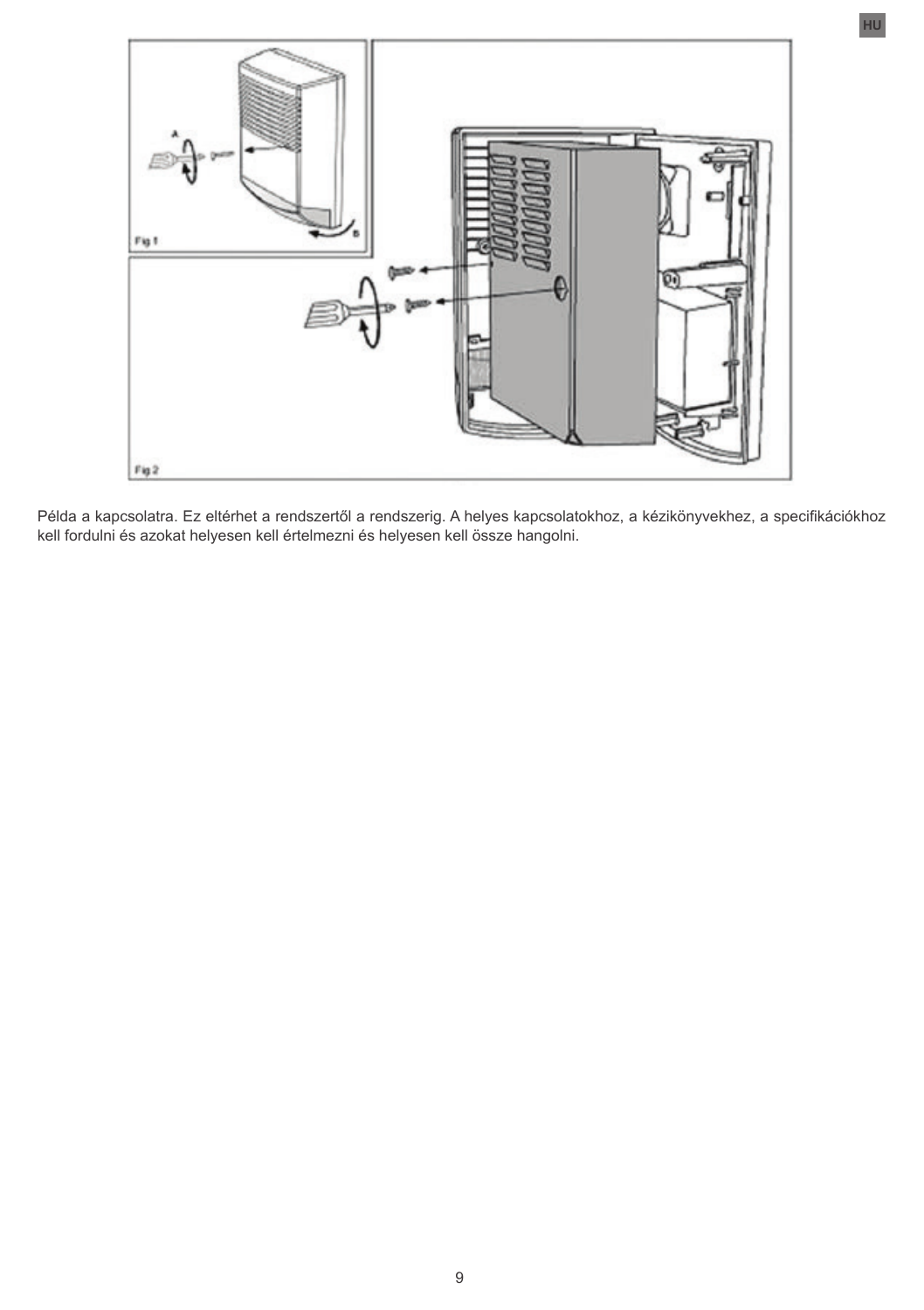# **Syrena zewnętrzna z kablem PNI S002**

*Instrukcja obsługi*

UWAGA: Instalowanie i konfigurowanie tego sprzętu wymaga podstawowej wiedzy elektrycznej i elektronicznej oraz systemów bezpieczeństwa w celu prawidłowej interpretacji wszystkich niezbędnych informacji technicznych i procedur. W przeciwnym razie zalecamy skontaktowanie się z wykwalifikowanym personelem w systemach bezpieczeństwa w celu montażu i konfiguracji produktu.

## **I. Opis:**

- Zewnętrzna syrena z zapasową baterią i sygnalizacją świetlną
- Podwójna obudowa: obudowa zewnętrzna z PC o grubości 3 mm z metalową obudową 0,8 mm
- Ciągły dźwięk o modulowanej częstotliwości
- Zabezpieczenie przed sabotażem poprzez odkręcenie, otwarcie pokrywy lub wyjęcie walizki ze ściany
- Pozytywne i / lub ujemne wyzwalanie alarmu wejścia
- Aktywuj tylko wskazanie świetlne po uruchomieniu alarmu
- Czas alarmu może wynosić 3 minuty lub można go ustawić w zależności od przycisku migawki
- Wyzwalanie alarmu po przerwaniu głównego zasilania
- Zabezpieczenie przed rozładowaniem akumulatora
- Łatwa instalacja
- Obudowa odporna na wilgoć i promieniowanie UV

## **II. Opis funkcjonowania alarmu:**

Alarm może zostać wywołany przez zastosowanie ujemnego lub dodatniego frontu na wejścia "GO-" lub "GO +". Dźwięk i lampa błyskowa są wyzwalane razem.

Czas trwania alarmu zależy od pozycji zwory (2):

- F. T. (podążaj za spustem) - syrena brzmi, dopóki źródło alarmu nie zostanie usunięte lub system zostanie rozbrojony

- TMR - syrena wyłączy się automatycznie po 3 minutach

Błysk może być wyzwalany przez zastosowanie ujemnego frontu na wejście "FL-". Lampa błyskowa zaświeci się, dopóki wystąpi alarm.

#### **III. Funkcja antysabotaż:**

- **Alarm antysabotażowy:** Uruchomić, gdy główna śruba obudowy zostanie poluzowana, podczas otwierania obudowy lub podniesienia syreny na ścianie.
- **Alarm awarii zasilania:** gdy główne zasilanie zostanie przerwane, syrena zabrzmi, aż napięcie powróci na 5 minut.

#### **IV. Ochrona akumulatora:**

Sygnalizator wyposażony jest w pełne zabezpieczenie przed rozładowaniem akumulatora, które zatrzymuje syrenę, gdy poziom naładowania baterii spadnie poniżej 8V.

#### **V. Instalacja:**

- Wybierz miejsce do montażu na ścianie tak prosto, jak to możliwe i bez otworów
- Oznaczyć i wykonać 5 otworów za pomocą dołączonej płyty montażowej (4 otwory na obudowę i 1 na sabotaż) *UWAGA: Rozważ rozmieszczenie kabli w sygnalizatorze.*
- Otwórz obudowę syreny (1 śruba z przodu), a następnie zdejmij metalową obudowę od spodu (2 śruby)..
- Odłącz blok połączenia na płycie głównej syreny
- Zainstalować obudowę syreny na ścianie
- Podłączyć przewody do listwy zaciskowej

# *WAŻNE: Odłącz zasilanie podczas wykonywania połączeń.*

- Podłącz blok zacisków z powrotem do płyty głównej
- Włącz system i sprawdź jego działanie
- Podłącz zapasowy akumulator

# *WAŻNE: Zwróć uwagę na biegunowość baterii; odwrócenie polaryzacji może uszkodzić płytę główną syreny*

- Zamocuj metalową obudowę za pomocą dwóch śrub
- Zamknij główną obudowę

# **VI. Połączenia:**

"FL-" – terminal wyzwalania błysku; podłącz go do wyjścia alarmowego

"Go+" – terminal do uruchamiania syreny na dodatnim froncie; połącz go do wyjścia alarmowego

"Go-" – terminal do wyzwalacza syreny na przodzie ujemnym; podłącz go do wyjścia alarmowego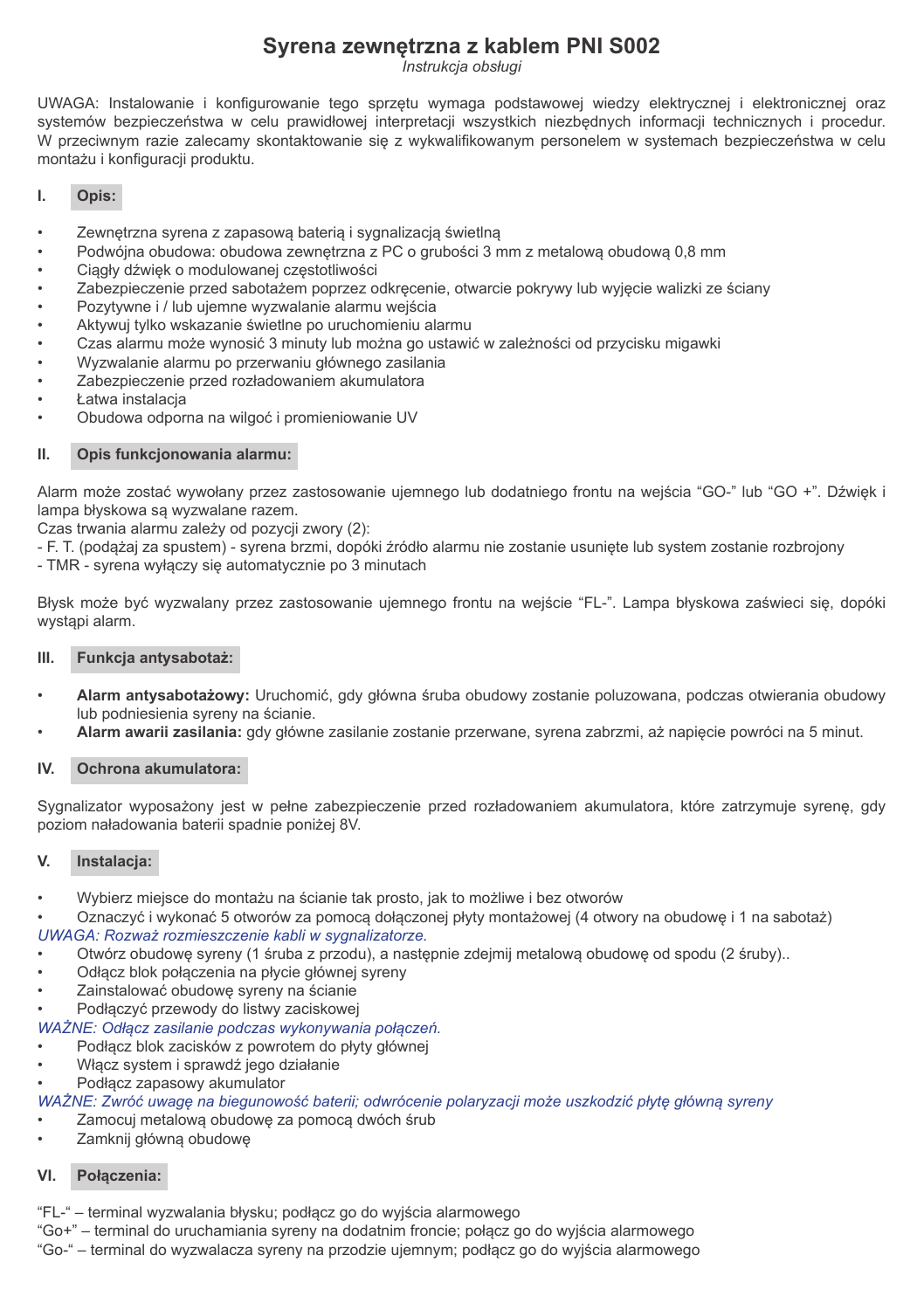"GND" – terminal masy

"12V" – Zacisk zasilania 12 V: podłącz ten terminal do źródła zasilania o napięciu 13,8 - 14,2 VDC (zwykle do systemu alarmowego)

"Tamper" – Terminale Wyzwalacz sabotażu: Podłącz te zaciski do strefy 24-godzinnej centrali alarmowej

# **VII. Specyfikacje techniczne:**

| Nateżenie dźwięku                   | 128dB                                                               |
|-------------------------------------|---------------------------------------------------------------------|
| Częstotliwość dźwięku               | 1850Hz                                                              |
| Gama częstotliwpści                 | 1300-2400Hz                                                         |
| Flash                               | Lampa 12V/5W                                                        |
| Napiecie zasilania                  | $13.8 - 14.2VDC$                                                    |
| Aktualne ograniczenie na przewodzie | 250 <sub>m</sub> A                                                  |
| Zużcie                              | Standby: 8mA<br>Alarma: 1600mA la 13.8V                             |
| Moc maksymalna                      | 50W                                                                 |
| Poziom wyzwalania                   | Front negatywny: max 1VDC<br>Front pozytywny: min 9VDC              |
| Impedancja wejściowa                | 1K <sub>0</sub>                                                     |
| Kontakt sabotaż                     | N.C. 28VDC/max0.1A                                                  |
| Akumulator zapasowy                 | 12VDC/1.2Ah                                                         |
| Poziom ochrony baterii              | 8VDC±0.3                                                            |
| Obudowa                             | Zewnętrzna: plastik 3mm<br>Grubość wewnętrzna: metal 0.8mm grubości |
| Wymiary                             | 270x193x100 mm                                                      |
| Waga                                | 1.85 kg                                                             |
| Temperatura pracy                   | $-26^{\circ}$ C ~ $+60^{\circ}$ C                                   |
| Poziom ochrony obudowy              | Odporność na zachlapanie woda                                       |
|                                     | PC plastikowa obudowa PC z ochroną UV                               |
|                                     | Izolowana płytka drukowana                                          |

#### **VIII. Podłącz syrenę PNI S002 do bezprzewodowego systemu alarmowego PNI PG200:**

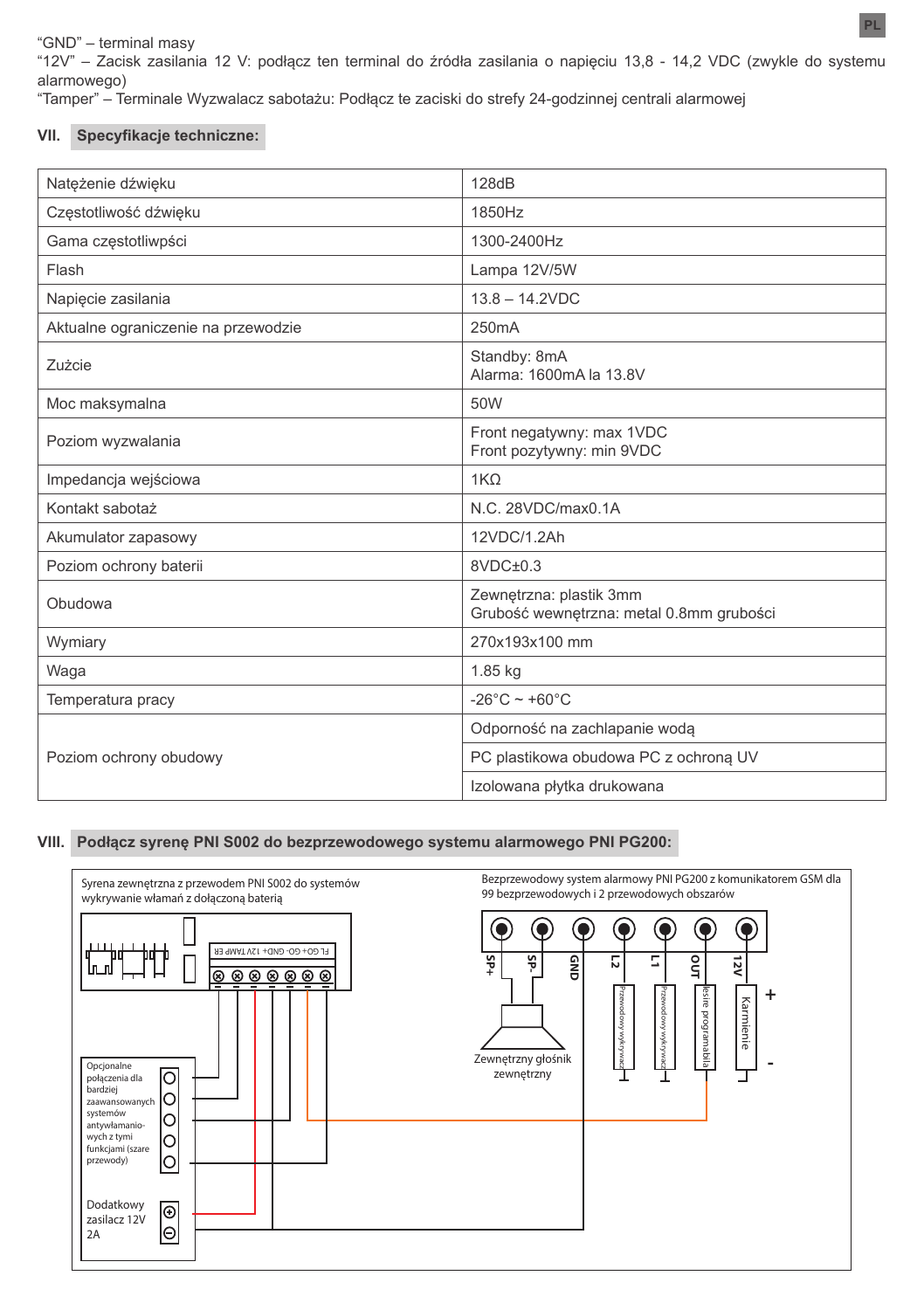

Przykład połączenia. Może się różnić od systemu do systemu. Aby uzyskać poprawne połączenia, należy zapoznać się z instrukcjami i specyfikacjami, które należy poprawnie zinterpretować i skorelować.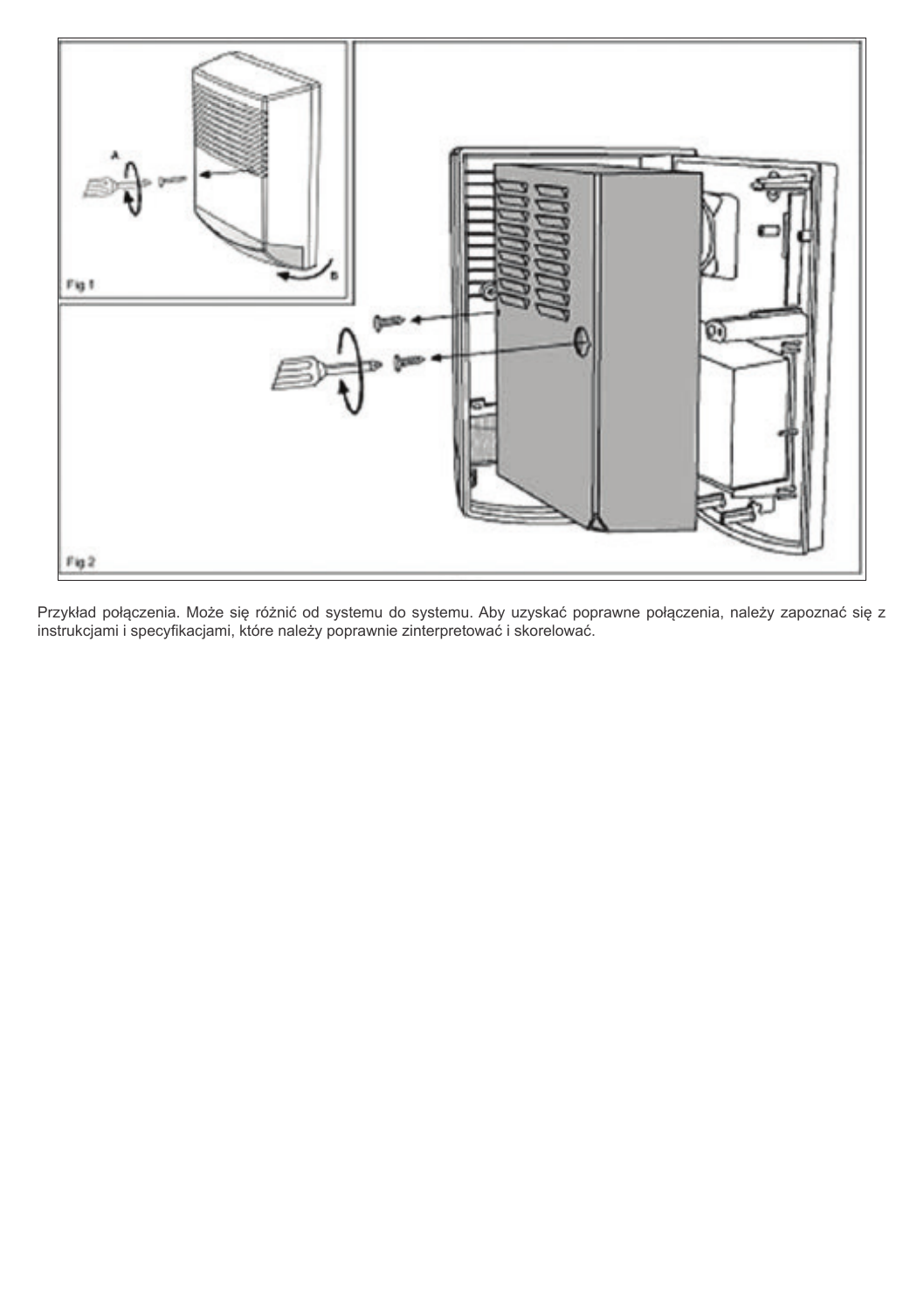# **Sirène câblée extérieure PNI S002**

*Manuel d'utilisation*

ATTENTION: L'installation et la configuration de cet équipement requièrent des connaissances électriques et électroniques de base et des systèmes de sécurité pour interpréter correctement toutes les informations et procédures techniques. Dans le cas contraire, nous vous recommandons de consulter un professionnel dans les systèmes de sécurité pour l'installation et la configuration du produit

#### **I. Caractéristiques:**

- Sirène extérieure avec batterie de rechange et signalisation lumineuse
- Boîtier double: Boîtier PC en plastique PC externe de 3 mm avec protection UV, plus boîtier interne en métal de 0,8 mm
- Son modulé en fréquence continue
- Protection contre le sabotage par dévissage, en ouvrant le couvercle ou en tirant le boîtier du mur
- Déclenchement d'alarme d'entrée positive et / ou negative
- Activation de l'indication de la lumière uniquement lorsque l'alarme est déclenchée
- L'heure de l'alarme peut être de 3 minutes ou peut être réglée en fonction du bouton de l'obturateur
- Alarme déclenchée lorsque l'alimentation principale est interrompue
- Protection contre la décharge complète de la batterie
- Installation facile
- Boîtier résistant à l'humidité et aux UV

## **II. Description de la fonction d'alarme:**

L'alarme peut être déclenchée en appliquant un front négatif ou positif aux entrées "GO-" ou "GO +". Le son et le flash sont déclenchés ensemble.

La durée de l'alarme dépend de la position du cavalier (2):

- F. T. (suivre la gâchette) - la sirène retentit jusqu'à ce que la source d'alarme soit retirée ou que le système soit désarmé - TMR - la sirène s'éteint automatiquement après 3 minutes

Le flash peut être déclenché en appliquant un front négatif à l'entrée "FL-". Le flash s'allume tant qu'il y a une alarme.

## **III. Fonctions anti sabotage:**

- **Alarme anti-sabotage:** Déclencher lorsque la vis principale du boîtier est décrochée, lors de l'ouverture du boîtier ou de la levée de la sirène sur le mur.
- **Alarme de panne de courant:** lorsque l'alimentation principale est interrompue, la sirène retentit jusqu'à ce que la tension revienne, ou pendant 5 minutes.

#### **IV. Protection de la batteriee:**

La sirène est équipée d'une protection de décharge complète de la batterie qui arrête la sirène lorsque le niveau de la batterie tombe en dessous de 8V.

#### **V. Instructions d'installation:**

- Choisissez l'endroit pour monter sur un mur aussi droit que possible et sans trous
- Marquer et faire 5 trous avec la plaque de montage incluse (4 trous pour le logement et 1 pour le sabotage) *NOTE: Considérez l'endroit où les câbles sont insérés dans la sirène.*
- Ouvrez le boîtier de la sirène (1 vis à l'avant), puis retirez le boîtier métallique par le dessous (2 vis).
- Débrancher le bloc de connexion sur la carte mère de la sirène
- Installez le boîtier de la sirène sur le mur
- Connectez les fils au bornier

# *IIMPORTANT: Interrompez l'alimentation pendant la connexion.*

- Connectez le bornier à la carte mère
- Mettez le système sous tension et vérifiez son fonctionnement
- Connectez la batterie de rechange

*IMPORTANT: Faites attention à la polarité de la batterie; une inversion de polarité peut endommager la carte mère de la sirène*

- Montage du boîtier métallique arrière avec 2 vis
- Fermez le boîtier principal

#### **VI. Connexions:**

- "FL-" déclencheur terminal du flash; le connecter à une sortie d'alarme
- "Go+" terminal pour déclencher la sirène à un front positif; le connecter à une sortie d'alarme
- "Go-" terminal pour déclencher la sirène à un front négatif; le connecter à une sortie d'alarme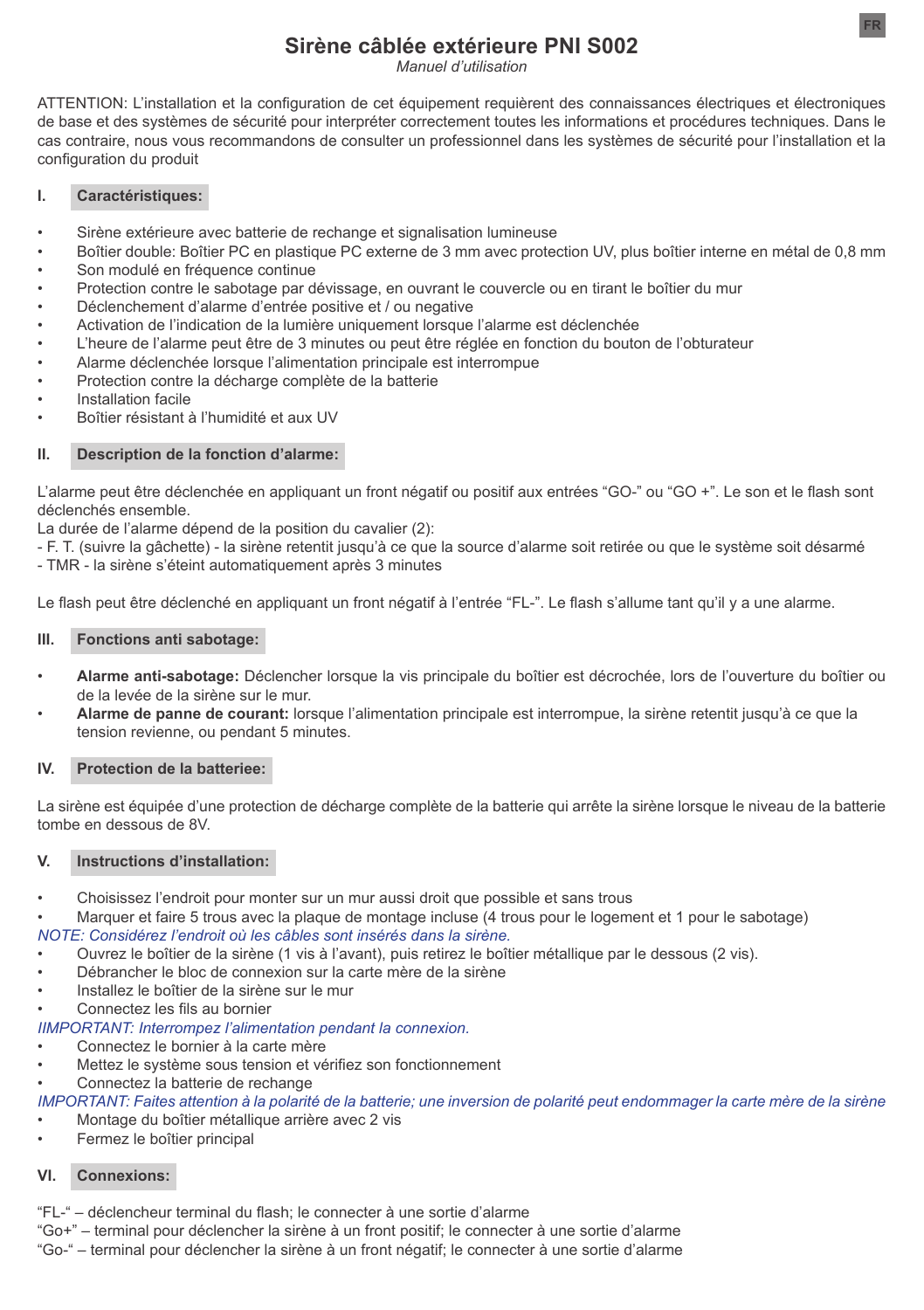"GND" – tableau borne

"12V" – Borne d'alimentation 12V: Connectez cette borne à une alimentation de 13,8 - 14,2 VDC (généralement au système d'alarme)

"Tamper" – Déclencheur d'alarme de sabotage des bornes: connectez ces bornes à une zone 24h du panneau d'alarme

# **VII. Spécifications techniques:**

| Intensité sonore                    | 128dB                                                                  |
|-------------------------------------|------------------------------------------------------------------------|
| Son de fréquence                    | 1850Hz                                                                 |
| Gamme de fréquence                  | 1300-2400Hz                                                            |
| Flash                               | Lampe 12V/5W                                                           |
| Tension d'alimentation              | $13.8 - 14.2VDC$                                                       |
| Limite de courant sur le fil        | 250 <sub>m</sub> A                                                     |
| Consommation                        | Standby: 8mA<br>Alarme: 1600mA la 13.8V                                |
| Puissance maximale                  | 50W                                                                    |
| Niveau de déclenchement             | Front négatif: max 1VDC<br>Front positif: min 9VDC                     |
| Impédance d'entrée                  | 1K <sub>Ω</sub>                                                        |
| Contacter sabotage                  | N.C. 28VDC/max0.1A                                                     |
| Batterie de rechange                | 12VDC/1.2Ah                                                            |
| Niveau de protection de la batterie | 8VDC <sub>±0.3</sub>                                                   |
| <b>Boîtier</b>                      | Externe: plastique 3mm d'épaisseur<br>Interne: métal 0.8mm d'épaisseur |
| <b>Dimensions</b>                   | 270x193x100 mm                                                         |
| Poids                               | 1.85 kg                                                                |
| Température de fonctionnement       | $-26^{\circ}$ C ~ $+60^{\circ}$ C                                      |
| Niveau de protection du boîtier     | Résistance aux éclaboussures d'eau                                     |
|                                     | Boîtier PC en plastique PC avec protection UV                          |
|                                     | Circuit imprimé isolé                                                  |

#### **VIII. Connectez la sirène PNI S002 au système d'alarme sans fil PNI PG200:**